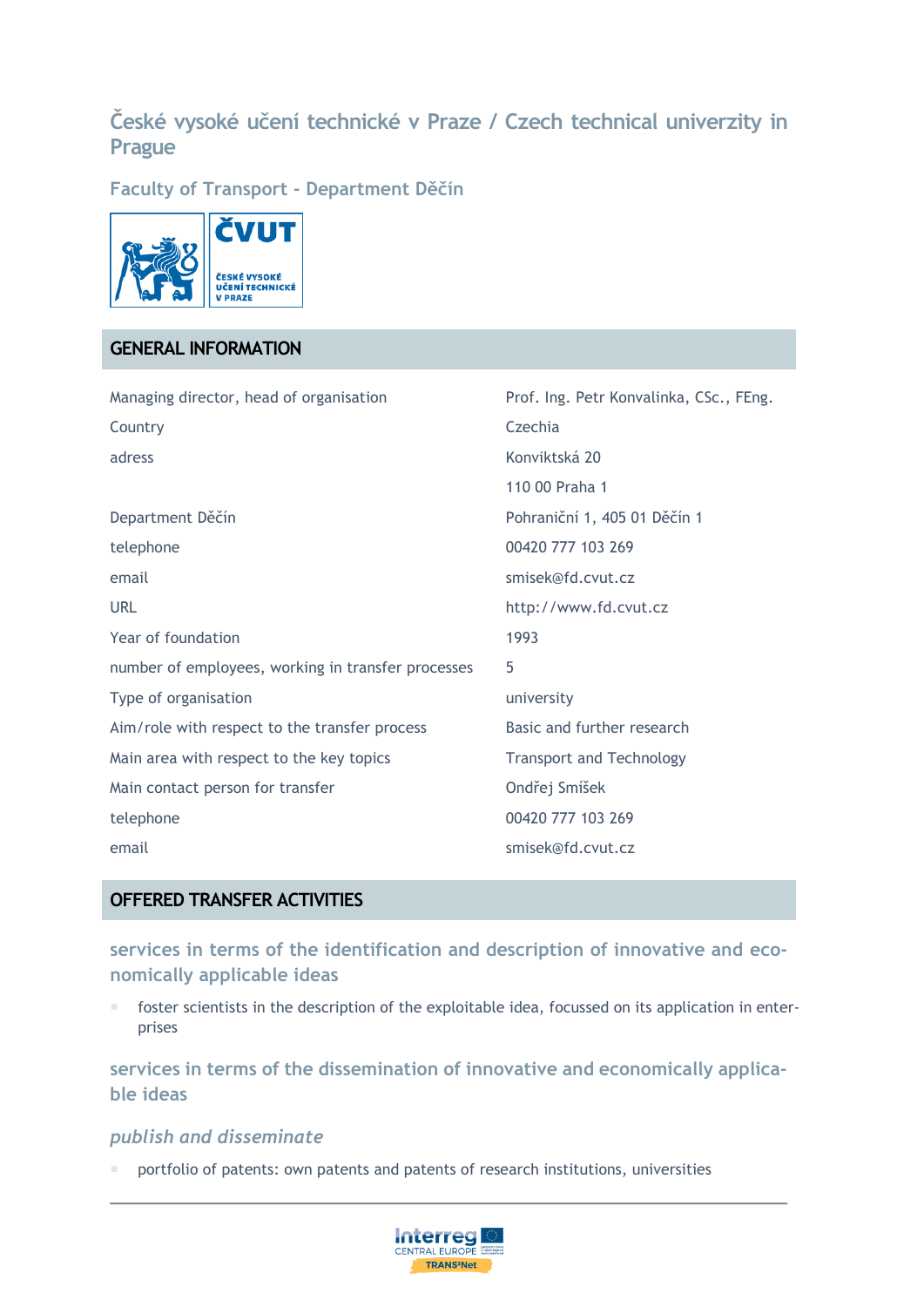#### *publication modes and media*

- various print media
- data-bases, online platforms, websites introducing innovative ideas
- conference

### **services to bring together parties that could be relevant for the application of new ideas and technologies**

- implementation of meetings, workshops, conferences (e.g. for initiating and intensifying contacts between science and business, for discussing detail information about innovative ideas and technologies)
- organisation of topic-specific workshops, fairs or similar activities in order to foster special ideas

### **services in terms of the preparation of economic exploitation of an (innovative and economically applicable) idea/ technology**

- contract research (e.g. initiating, bringing together the potentially exchanging parties, project management)
- research cooperation
- **EXCONSTERGHTM** consulting on technical issues in order to support the final implementation of new technologies or processes in enterprises: (e.g. support for adapting new technologies to the existing equipment in the company)

# **services in terms of collective advancement of innovative and economically applicable ideas resp. research fields**

 support to the establishment of students' projects and looking after the students' work in the form of preliminary studies aimed at: the preparation of the implementation of innovative ideas/ new technologies in enterprises; the application of scientific results to tackle with practical problems in enterprises; the detection of deficits and bottlenecks that could make the application of new ideas and technologies in the enterprises difficult

#### **geographical area of transfer activities and services**

- regional
- cross-border (PL  $\leftarrow \rightarrow$  CZ; PL  $\leftarrow \rightarrow$  GE; CZ  $\leftarrow \rightarrow$  GE)

### **TARGET GROUP**

#### **kind of organisation**

predominantly organisations demanding for innovative ideas or new technologies

#### **businesses of target groups**

- Transportation and storage
- Information and communication